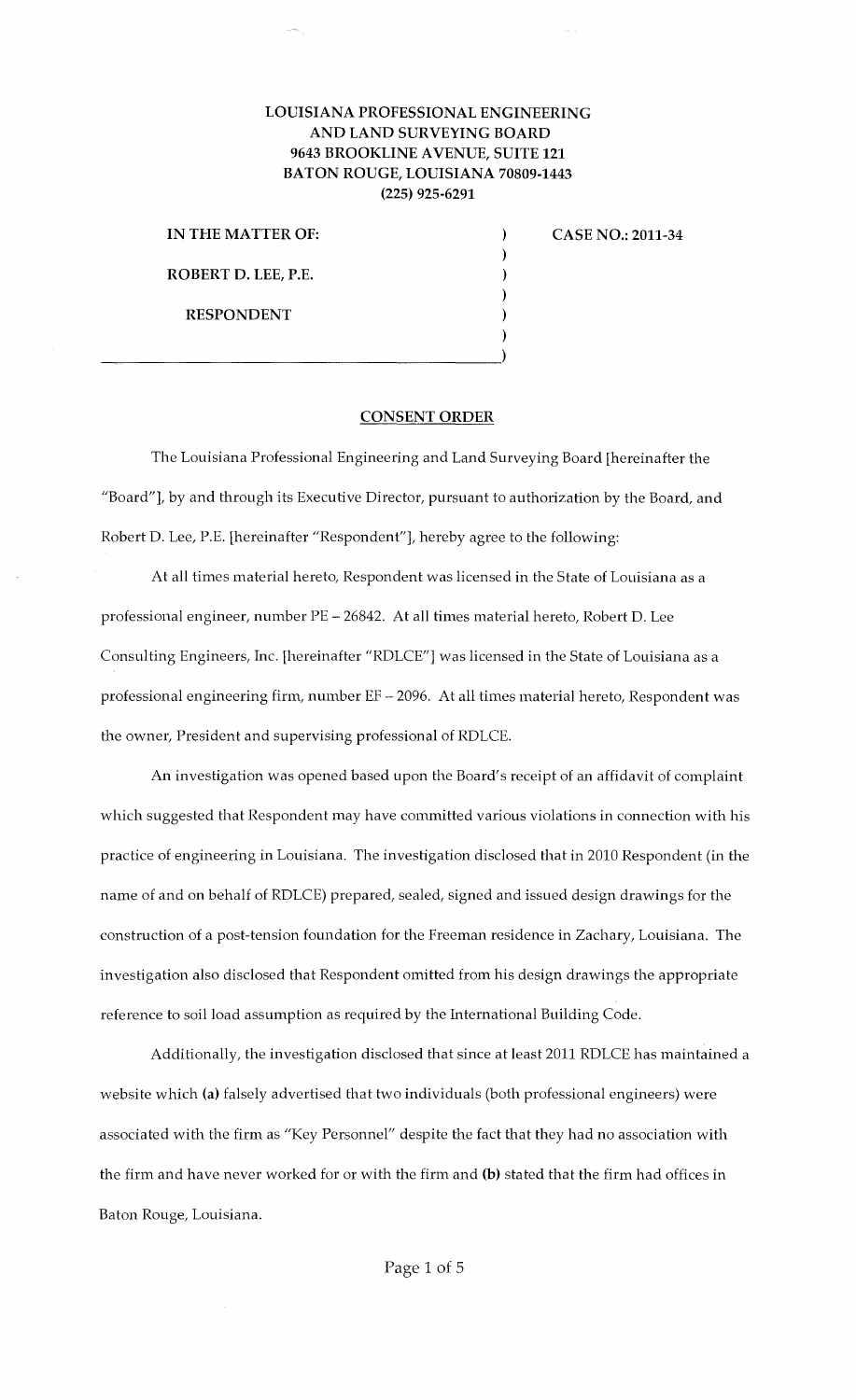La. R.S. 37:698(A)(2) prohibits gross negligence in the practice of engineering in Louisiana. La. R.S. 37:698(A)(11) prohibits the use of any advertising or solicitation which is false or misleading. La. R.S. 37:698(A)(6), *to wit* LAC Title 46:LXI§2503(C), requires licensees to approve and seal only those design documents which are safe for public health, property and welfare, which are complete and accurate, which are in conformity with accepted engineering standards or practice, and which conform to applicable laws and ordinances. La. R.S. 37:698(A)(12) prohibits licensees from aiding or assisting another person in violating the laws and/or rules of the Board. La. R.S. 37:698(H) permits the Board to take disciplinary action against persons who violate La. R.S. 37:698(A)(2), (11) and (12) and La. R.S. 37:698(A)(6), *to wit* LAC Title 46:LXI§2503(C) upon a finding of guilt following the preferral of charges, notice and hearing and a majority vote of its entire membership authorized to participate in the proceeding. La. R.S. 37:698(A)(2), (6), (11) and (12), La. R.S. 37:698(H) and LAC Title 46:LXI§2503(C) were in effect at all times material hereto.

It is undisputed that Respondent (a) prepared, sealed, signed and issued design drawings for the construction of a post-tension foundation for a residence in Louisiana and (b) omitted from his design drawings the appropriate reference to soil load assumption as required by the International Building Code. It is also undisputed that RDLCE maintained a website which falsely advertised that two professional engineers were associated with the firm despite the fact that they had no association with the firm and have never worked for or with the firm. Furthermore, it is undisputed that Respondent aided or assisted RDLCE in violating the laws and/or rules of the Board.

By letter dated August 22, 2012, the Board gave notice to Respondent that it was considering the preferral of charges against Respondent on the grounds that he may have violated (a) La. R.S. 37:698(A)(2), relative to gross negligence in the practice of engineering in Louisiana; (b) La. R.S. 37:698(A)(6), *to wit* LAC Title 46:LXI§2503(C), relative to approving and sealing only those design documents which are safe for public health, property and welfare, which are complete and accurate, which are in conformity with accepted engineering standards or practice, and which conform to applicable laws and ordinances; and (c) La. R.S. 37:698(A)(12), relative to aiding or assisting another person in violating the laws and/or rules of the Board.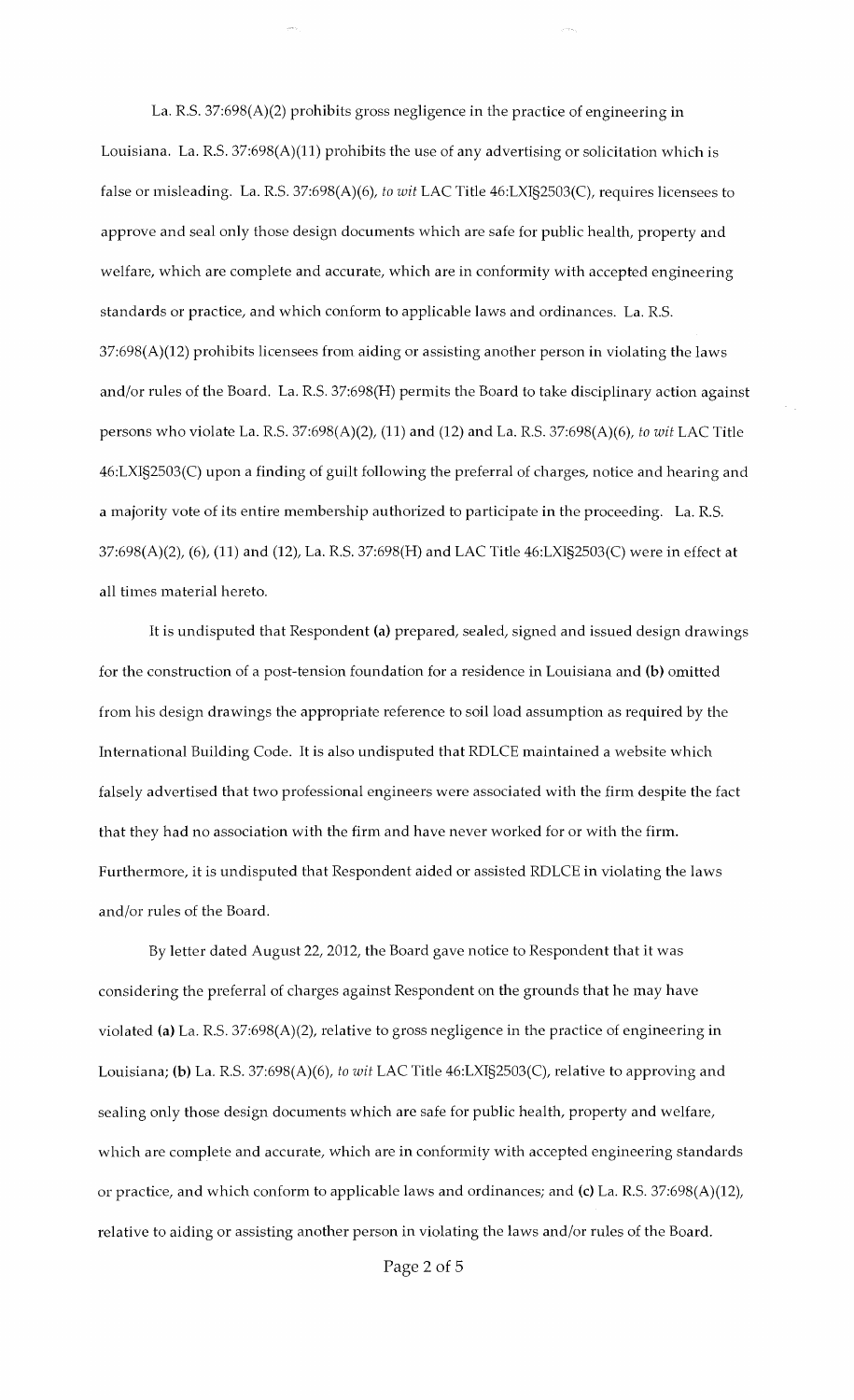Wishing to dispense with the need for further disciplinary action and to conclude the instant proceeding without further delay and expense, for the purpose of this proceeding only, Respondent and the Board do hereby enter into this Consent Order, in which Respondent of his own free will consents to the issuance of a Consent Order by the Board, wherein Respondent agrees to (a) pay a fine of three thousand five hundred (\$3,500.00) dollars, (b) pay administrative costs of four hundred eighty-eight and 78/100 (\$488.78) dollars, (c) successfully complete the Board's online Louisiana Laws and Rules Quiz, (d) successfully complete the Board's online Louisiana Professionalism and Ethics Quiz, (e) appear before a complaint review committee of the Board on a date, time and place of the committee's choosing to discuss the particulars of the violations referenced in this Consent Order; (f) immediately cease and desist committing any of the violations referenced in this Consent Order, and (g) the publication of this Consent Order on the Board's website and a summary of this matter in the Board's official journal, the Louisiana Engineer and Surveyor Journal, and the reporting of this matter to the National Council of Examiners for Engineering and Surveying (NCEES), identifying Respondent by name.

Respondent admits to violations of the referenced laws and/or rules regarding the practice of engineering in Louisiana. Respondent acknowledges awareness of said laws and/or rules and states that he will comply with all applicable laws and rules henceforth. Respondent has been advised of his right to be represented by counsel before the Board and/or to appear at any hearing personally or by counsel and present witnesses and evidence in his own behalf, and he hereby waives this right and his right to appeal; and he states affirmatively that he has been afforded all administrative remedies due him under the law. Respondent further acknowledges awareness of the fact that the signed original of this Consent Order will remain in the custody of the Board as a public record and will be made available for public inspection and copying upon request.

Therefore, in consideration of the foregoing and by signing this Consent Order, Respondent does hereby waive his right to a hearing before the Board, to the presenting of evidence and witnesses in his behalf, to Findings of Fact and Conclusions of Law in this case, and to judicial review of this Consent Order.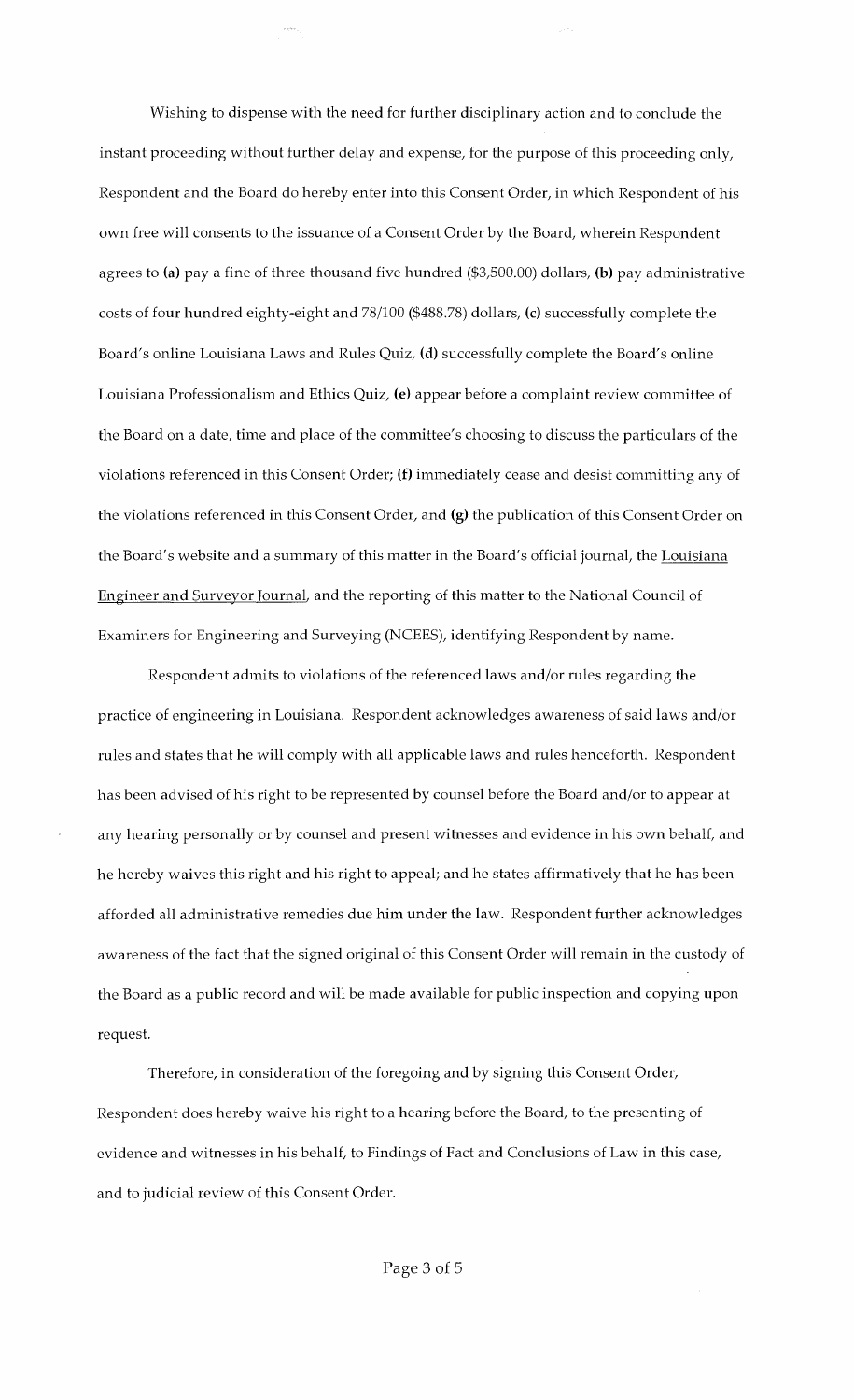Respondent hereby represents (a) that he fully understands the meaning and intent of this Consent Order, including but not limited to its final and binding effect, (b) that he has voluntarily entered into this Consent Order and that no other promise or agreement of any kind has been made to or with him by any person whatsoever to cause the execution of this instrument and (c) that the sanctions set forth in this Consent Order do not prevent the Board from taking further disciplinary or enforcement action against Respondent on matters not specifically addressed in this Consent Order.

 $\mu\bar{\nu}$  in

WHEREFORE, the Louisiana Professional Engineering and Land Surveying Board and Respondent agree that:

1. Respondent shall pay a fine of three thousand five hundred (\$3,500.00) dollars, which shall be tendered to the Board by certified check payable to the Board, due upon the signing of this Consent Order; and

2. Respondent shall pay administrative costs of four hundred eighty-eight and 78/100 (\$488.78) dollars, which shall be tendered to the Board by certified check payable to the Board, due upon the signing of this Consent Order; and

3. Respondent shall successfully complete the Board's online Louisiana Laws and Rules Quiz with a score of 90% or higher and return it to the Board within sixty (60) days of the effective date of this Consent Order; and

4. Respondent shall successfully complete the Board's online Louisiana Professionalism and Ethics Quiz with a score of 90% or higher and return it to the Board within sixty (60) days of the effective date of this Consent Order; and

5. Respondent shall, within sixty (60) days of the effective date of this Consent Order, appear before a complaint review committee of the Board on a date, time and place of the committee's choosing to discuss the particulars of the violations referenced in this Consent Order; and

6. Respondent shall immediately cease and desist committing any of the violations referenced in this Consent Order; and

7. This Consent Order shall be published on the Board's website and a summary of this matter shall be printed in the official journal of the Board, the Louisiana Engineer and

## Page 4 of 5